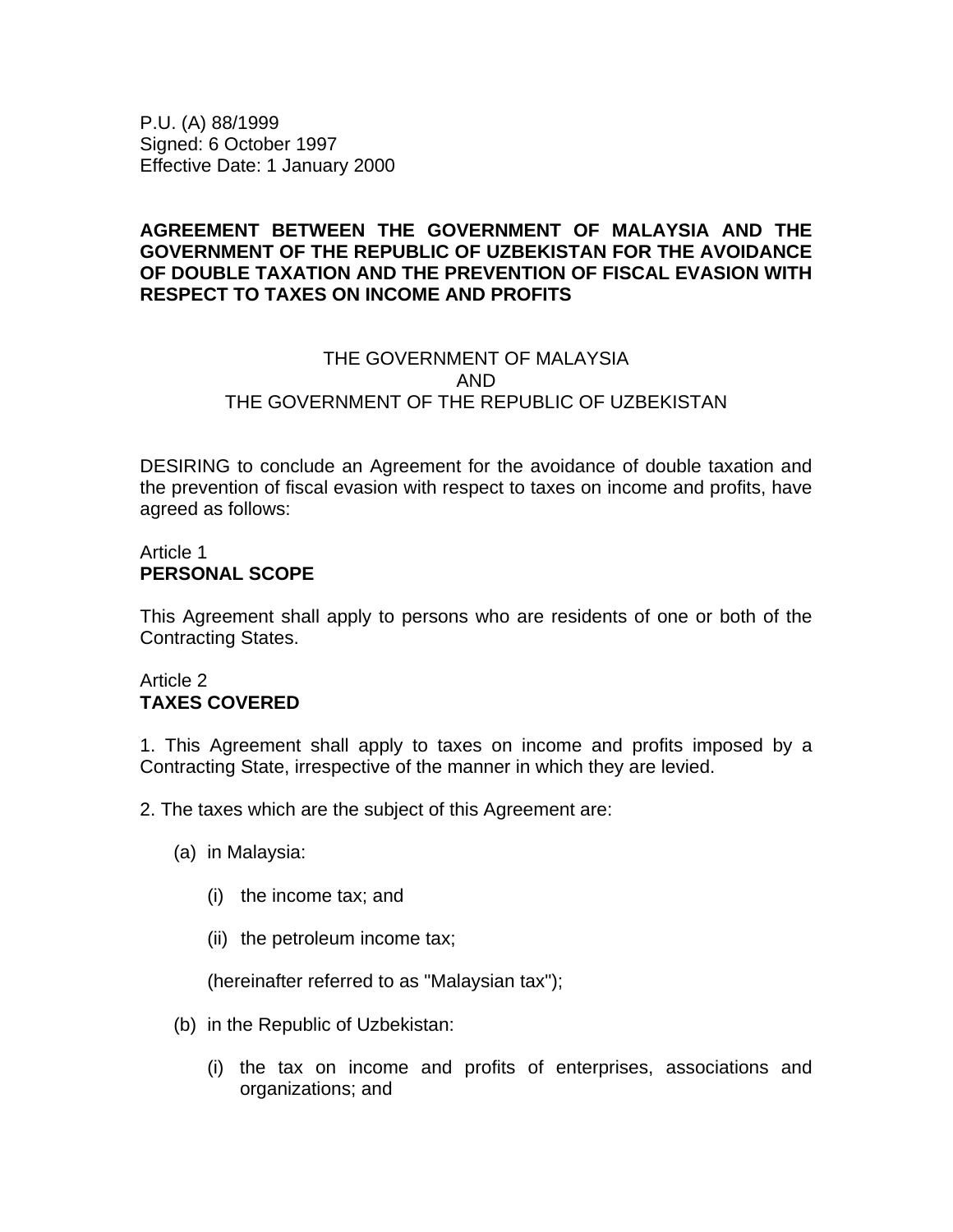(ii) the individual income tax on the citizens of the Republic of Uzbekistan, foreign citizens and stateless persons;

(hereinafter referred to as "Uzbekistan tax").

3. This Agreement shall also apply to any identical or substantially similar taxes on income and profits which are imposed after the date of signature of this Agreement in addition to, or in place of, the existing taxes. The competent authorities of the Contracting States shall notify each other of important changes which have been made in their respective taxation laws.

## Article 3 **GENERAL DEFINITIONS**

1. In this Agreement, unless the context otherwise requires:

- (a) the term "Malaysia" means the territories of the Federation of Malaysia, the territorial waters of Malaysia and the sea-bed and subsoil of the territorial waters, and includes any area extending beyond the limits of the territorial waters of Malaysia, and the sea-bed and subsoil of any such area, which has been or may hereafter be designated under the laws of Malaysia as in accordance with international law as an area over which Malaysia has sovereign rights for the purposes of exploring and exploiting the natural resources, whether living or non-living;
- (b) the term "Uzbekistan" means the Republic of Uzbekistan and by the use in the geographical sense includes its territory, the territorial waters and air space over them where the Republic of Uzbekistan may exercise sovereign rights and jurisdiction including rights to use the subsoil and natural resources in accordance with international law and the laws of the Republic of Uzbekistan;
- (c) the terms "a Contracting State" and "the other Contracting State" mean Malaysia or Uzbekistan as the context requires;
- (d) the term "person" includes an individual, a company and any other body of persons which is treated as a person for tax purposes;
- (e) the term "company" means any body corporate, joint venture or any other entity which is treated as a body corporate for tax purposes;
- (f) the terms "enterprise of a Contracting State" and "enterprise of the other Contracting State" mean respectively an enterprise carried on by a resident of a Contracting State and an enterprise carried on by a resident of the other Contracting State;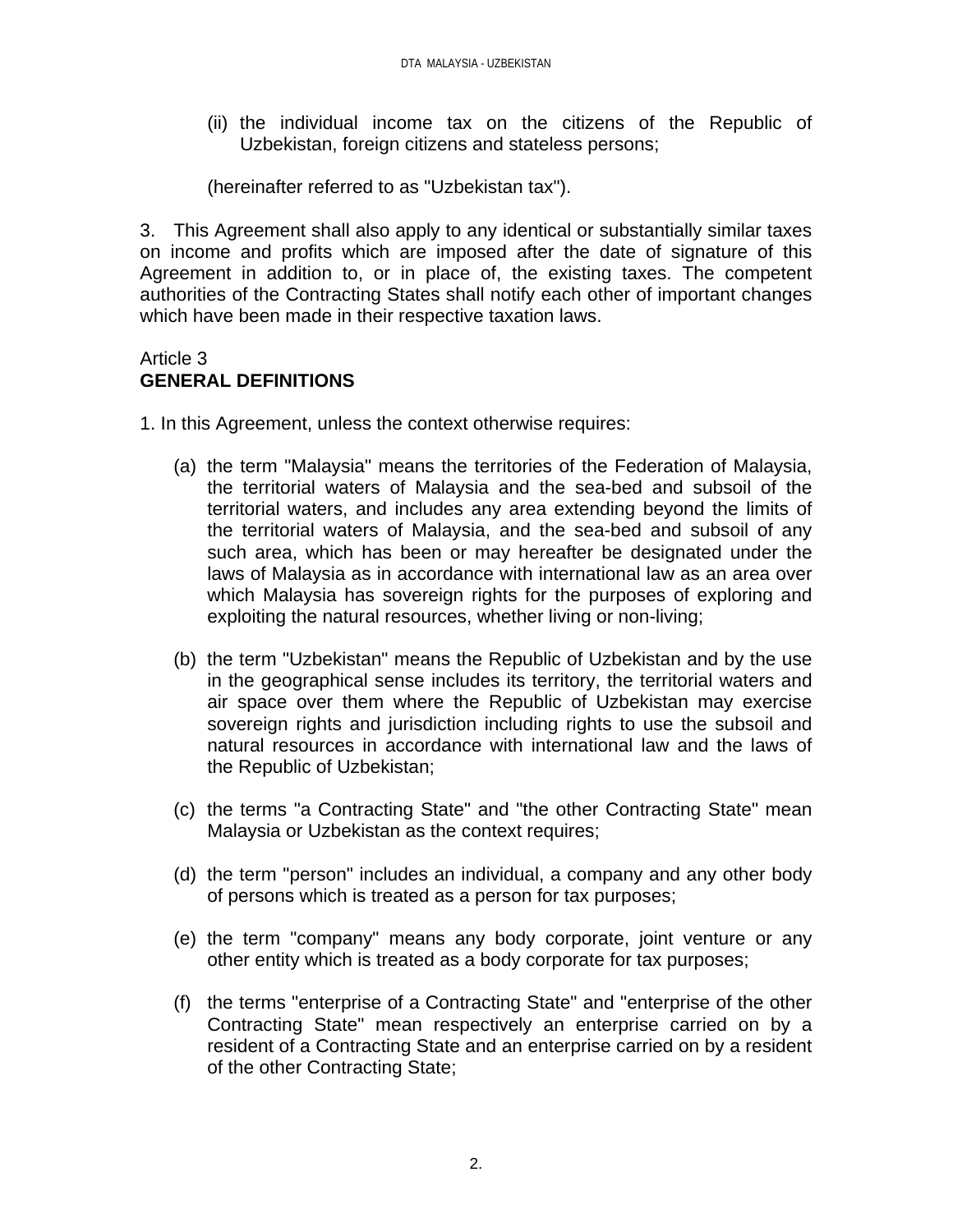- (g) the term "tax" means Malaysian tax or Uzbekistan tax, as the context requires;
- (h) the term "national" means:
	- (i) any individual possessing the nationality or citizenship of a Contracting State;
	- (ii) any legal person, partnership, association and any other entity deriving its status as such from the laws in force in a Contracting State;
- (i) the term "international traffic" means any transport by a ship, aircraft, railway or road vehicle operated by an enterprise of a Contracting State, except when the ship, aircraft, railway or road vehicle is operated solely between places in the other Contracting State;
- (j) the term "competent authority" means:
	- (i) in the case of Malaysia, the Minister of Finance or his authorized representative; and
	- (ii) in the case of the Republic of Uzbekistan, the Chairman of the State Taxation Committee or his authorized representative.

2. In the application of this Agreement by a Contracting State, any term not defined therein shall, unless the context otherwise requires, have the meaning which it has under the law of that State concerning the taxes to which this Agreement applies.

#### Article 4 **RESIDENT**

1. For the purposes of this Agreement, the term "resident of a Contracting State" means:

- (a) in the case of Malaysia, a person who is a resident in Malaysia for the purposes of Malaysian tax; and
- (b) in the case of Uzbekistan, a person who is resident in Uzbekistan for the purposes of Uzbekistan tax.

2. Where by reason of the provisions of paragraph 1 an individual is a resident of both Contracting States, then his status shall be determined as follows: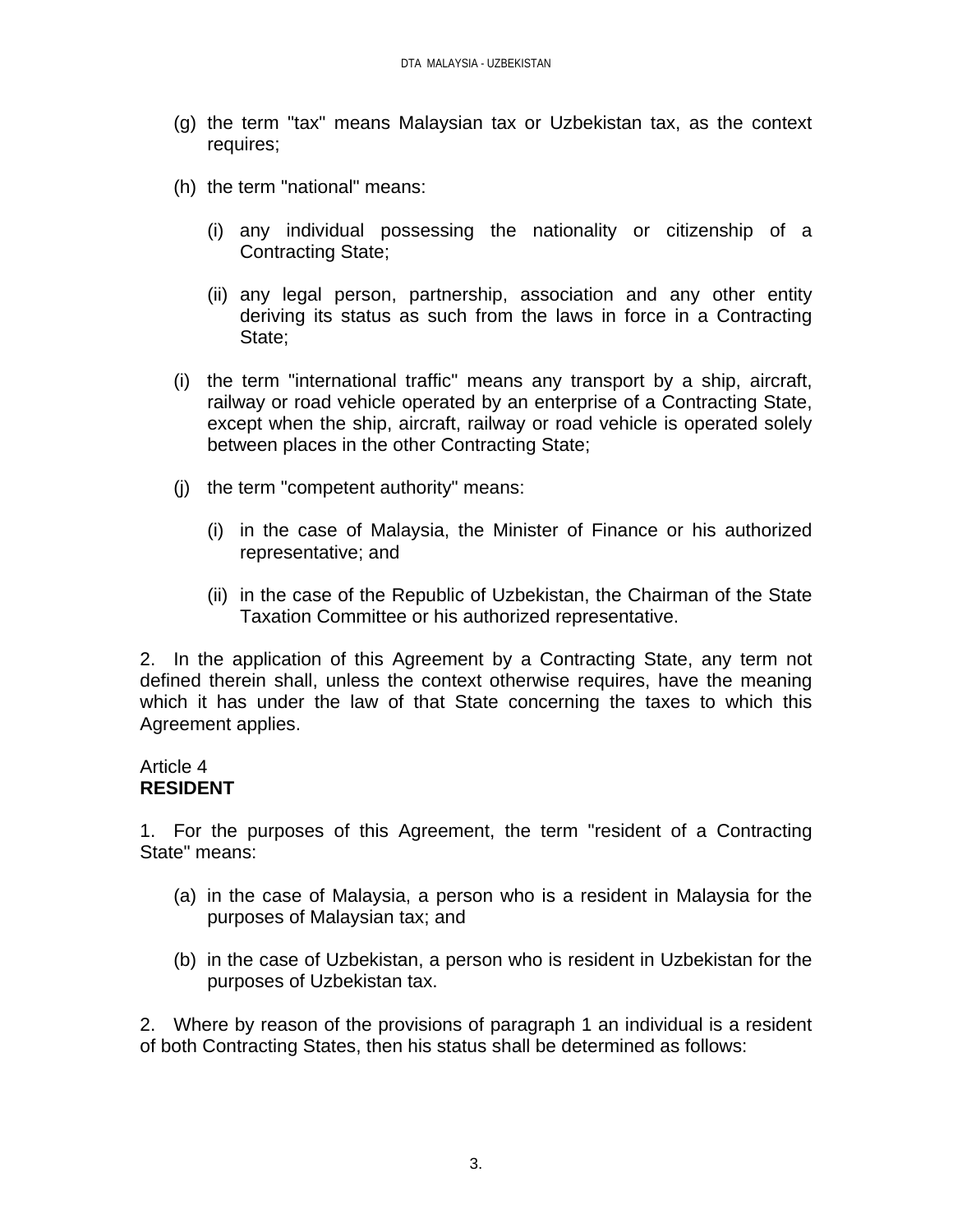- (a) he shall be deemed to be a resident of the State in which he has a permanent home available to him. If he has a permanent home available to him in both States, he shall be deemed to be a resident of the State with which his personal and economic relations are closer (centre of vital interests);
- (b) if the State in which he has his centre of vital interests cannot be determined, or if he has not a permanent home available to him in either State, he shall be deemed to be a resident of the State in which he has an habitual abode;
- (c) if he has an habitual abode in both States or in neither of them, he shall be deemed to be a resident of the State of which he is a national;
- (d) if he is a national of both States or of neither of them, the competent authorities of the Contracting States shall settle the question by mutual agreement.

3. Where by reason of the provisions of paragraph 1 a person other than an individual is a resident of both Contracting States, then it shall be deemed to be a resident of the State in which its place of effective management is situated.

# Article 5 **PERMANENT ESTABLISHMENT**

1. For the purposes of this Agreement, the term "permanent establishment" means a fixed place of business through which the business of an enterprise is wholly or partly carried on.

- 2. The term "permanent establishment" shall include especially:
	- (a) a place of management;
	- (b) a branch;
	- (c) an office;
	- (d) a factory;
	- (e) a workshop;
	- (f) a mine, an oil or gas well, a quarry or any other place of extraction of natural resources including timber or other forest produce;
	- (g) a farm or plantation;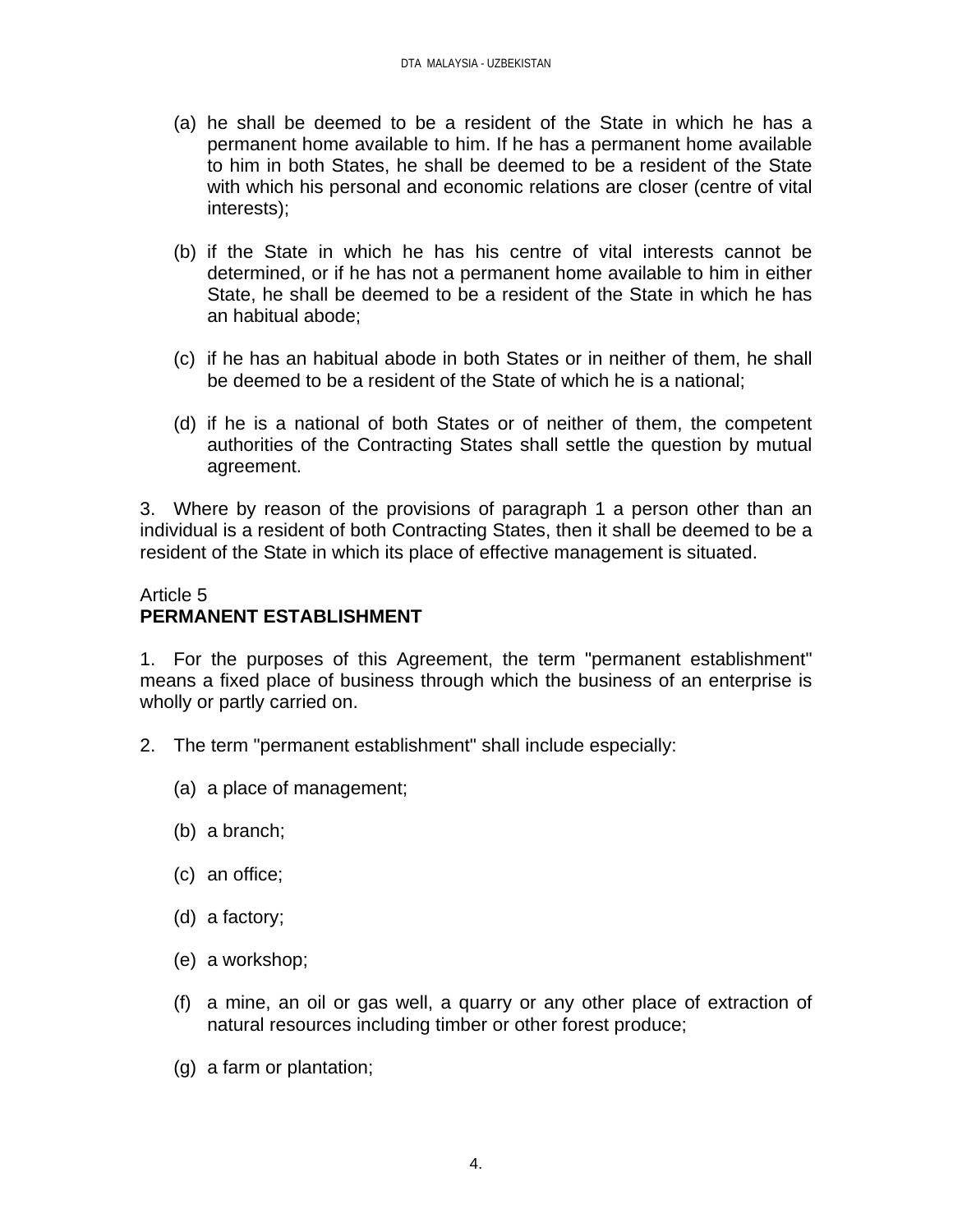- (h) a building site or construction, installation or assembly project, which exists for more than 12 months.
- 3. The term "permanent establishment" shall be deemed not to include:
	- (a) the use of facilities solely for the purpose of storage, display or delivery of goods or merchandise belonging to the enterprise;
	- (b) the maintenance of a stock of goods or merchandise belonging to the enterprise solely for the purpose of storage, display or delivery;
	- (c) the maintenance of a stock of goods or merchandise belonging to the enterprise solely for the purpose of processing by another enterprise;
	- (d) the maintenance of a fixed place of business solely for the purpose of purchasing goods or merchandise, or of collecting information, for the enterprise;
	- (e) the maintenance of a fixed place of business solely for the purpose of carrying on, for the enterprise, any other activity of a preparatory or auxiliary character.

4. An enterprise of a Contracting State shall be deemed to have a permanent establishment in the other Contracting State if it carries on supervisory activities in that other State for more than 12 months in connection with a building site or a construction, installation or assembly project which is being undertaken in that other State.

5. A person (other than a broker, general commission agent or any other agent of an independent status to whom paragraph 6 applies) acting in a Contracting State on behalf of an enterprise of the other Contracting State shall be deemed to be a permanent establishment in the first-mentioned State, if:

- (a) he has, and habitually exercises in the first-mentioned State, an authority to conclude contracts in the name of the enterprise, unless his activities are limited to the purchase of goods or merchandise for the enterprise;
- (b) he maintains in the first-mentioned State a stock of goods or merchandise belonging to the enterprise from which he regularly fills orders on behalf of the enterprise; or
- (c) he manufactures or processes in the first-mentioned State for the enterprise goods or merchandise belonging to the enterprise.

6. An enterprise of a Contracting State shall not be deemed to have a permanent establishment in the other Contracting State merely because it carries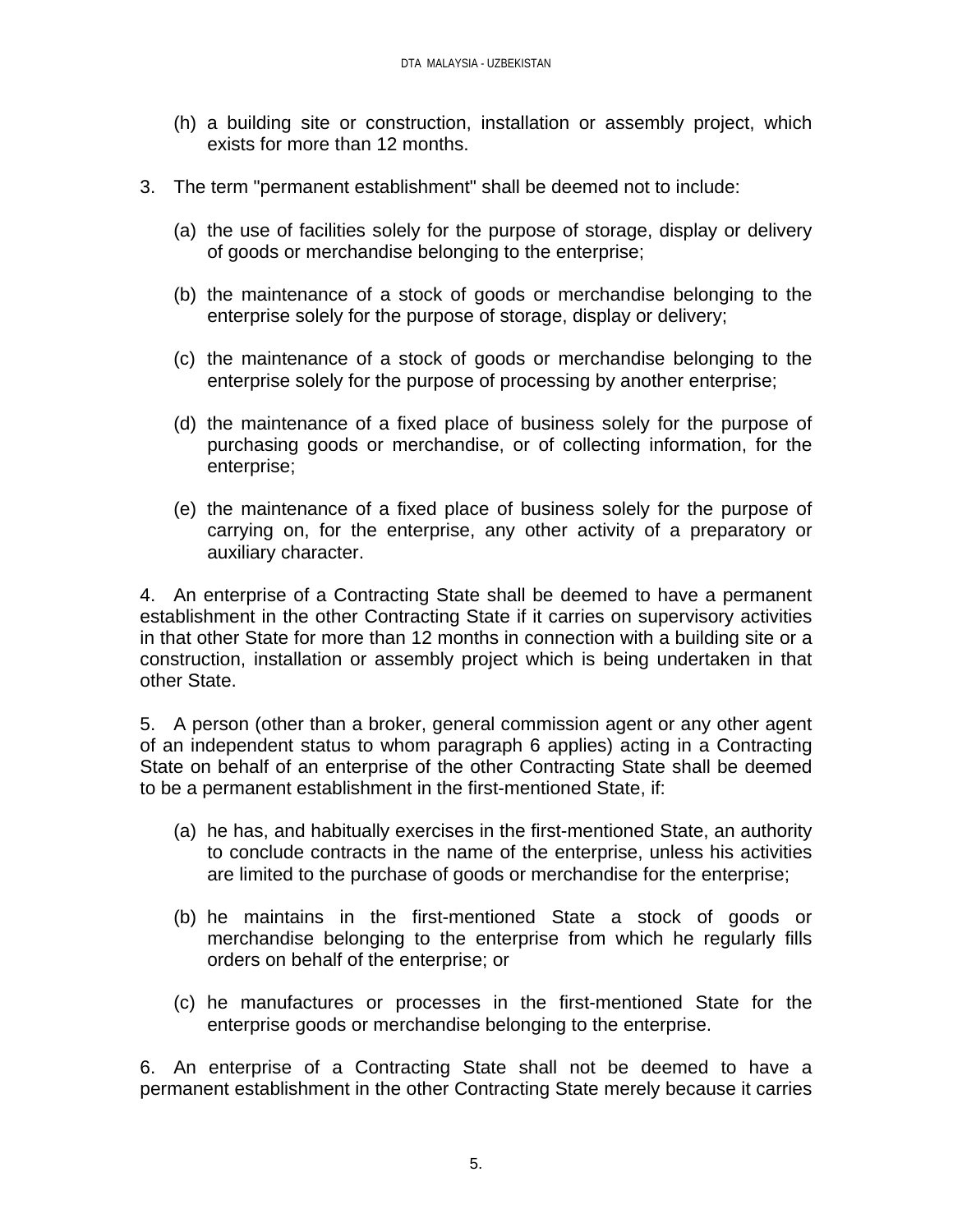on business in that other State through a broker, general commission agent or any other agent of an independent status, where such persons are acting in the ordinary course of their business.

However, when the activities of such an agent are devoted wholly or almost wholly on behalf of that enterprise, he shall not be considered an agent of an independent status if the transactions between the agent and the enterprise were not made under arm's length conditions.

7. The fact that a company which is a resident of a Contracting State controls or is controlled by a company which is a resident of the other Contracting State, or which carries on business in that other State (whether through a permanent establishment or otherwise), shall not of itself constitute either company a permanent establishment of the other.

#### Article 6 **INCOME FROM IMMOVABLE PROPERTY**

1. Income derived by a resident of a Contracting State from immovable property situated in the other Contracting State may be taxed in that other State.

2. For the purposes of this Agreement, the term "immovable property" shall be defined in accordance with the laws of the Contracting state in which the property in question is situated. The term shall in any case include property accessory to immovable property, livestock and equipment used in agriculture and forestry, rights to which the provisions of general law respecting landed property apply, usufruct of immovable property and rights to variable or fixed payments as consideration for the working of, or the right to work, mineral deposits, oil or gas wells, quarries and other places of extracting of natural resources.

3. The provisions of paragraph 1 shall apply to income derived from the direct use, letting, or use in any other form of immovable property.

4. The provisions of paragraphs 1 and 3 shall also apply to the income from immovable property of an enterprise and to income from immovable property used for the performance of professional personal services.

## Article 7 **BUSINESS PROFITS**

1. The profits of an enterprise of a Contracting State shall be taxable only in that State unless the enterprise carries on business in the other Contracting State through a permanent establishment situated therein. If the enterprise carries on business as aforesaid, the profits of the enterprise may be taxed in the other State but only on so much thereof as is attributable to that permanent establishment.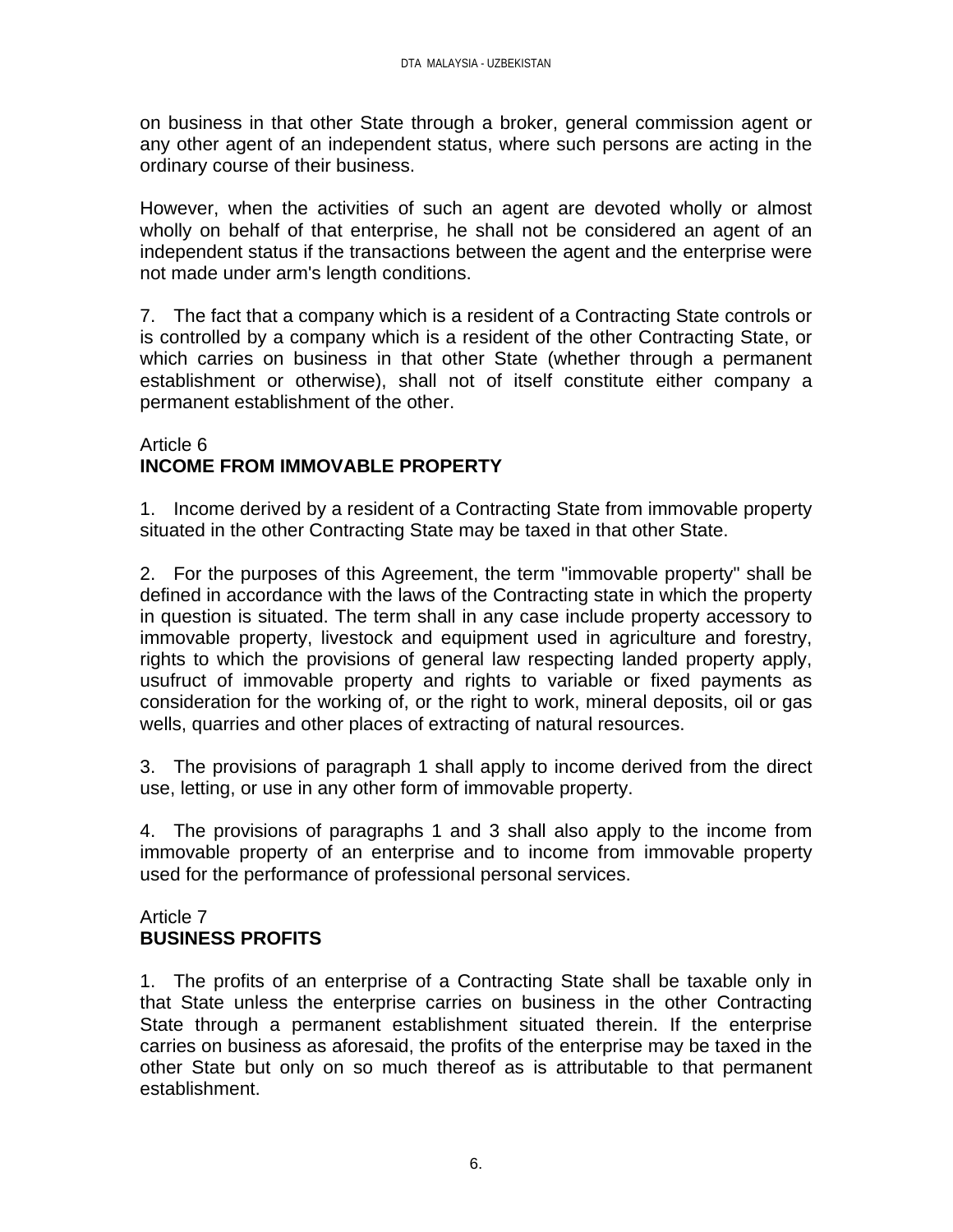2. Subject to the provisions of paragraph 3, where an enterprise of a Contracting State carries on business in the other Contracting State through a permanent establishment situated therein, there shall in each Contracting State be attributed to that permanent establishment the profits which it might be expected to make if it were a distinct and separate enterprise engaged in the same or similar activities under the same or similar conditions and dealing wholly independently with the enterprise of which it is a permanent establishment.

3. In determining the profits of a permanent establishment, there shall be allowed as deductions expenses including executive and general administrative expenses, which would be deductible if the permanent establishment were an independent enterprise, insofar as they are reasonably allocable to the permanent establishment, whether incurred in the State in which the permanent establishment is situated or elsewhere.

4. If the information available to the competent authority is inadequate to determine the profits to be attributed to the permanent establishment of an enterprise, nothing in this Article shall affect the application of any law of that State relating to the determination of the tax liability of a person by the exercise of a discretion or the making of an estimate by the competent authority, provided that the law shall be applied, so far as the information available to the competent authority permits, in accordance with the principles of this Article.

5. No profits shall be attributed to a permanent establishment by reason of the mere purchase by that permanent establishment of goods or merchandise for the enterprise.

6. For the purposes of the preceding paragraphs, the profits to be attributed to the permanent establishment shall be determined by the same method year by year unless there is good and sufficient reason to the contrary.

7. Where profits include items of income which are dealt with separately in other Articles of this Agreement, then the provisions of those Articles shall not be affected by the provisions of this Article.

#### Article 8 **INCOME FROM INTERNATIONAL TRANSPORTATION**

1. Income and profits derived by an enterprise of a Contracting State from the operation of ships, aircraft, railway or road vehicles in international traffic shall be taxable only in that State.

2. Paragraph 1 shall also apply to income and profits derived by a resident of a Contracting State from its participation in a pool or a joint business.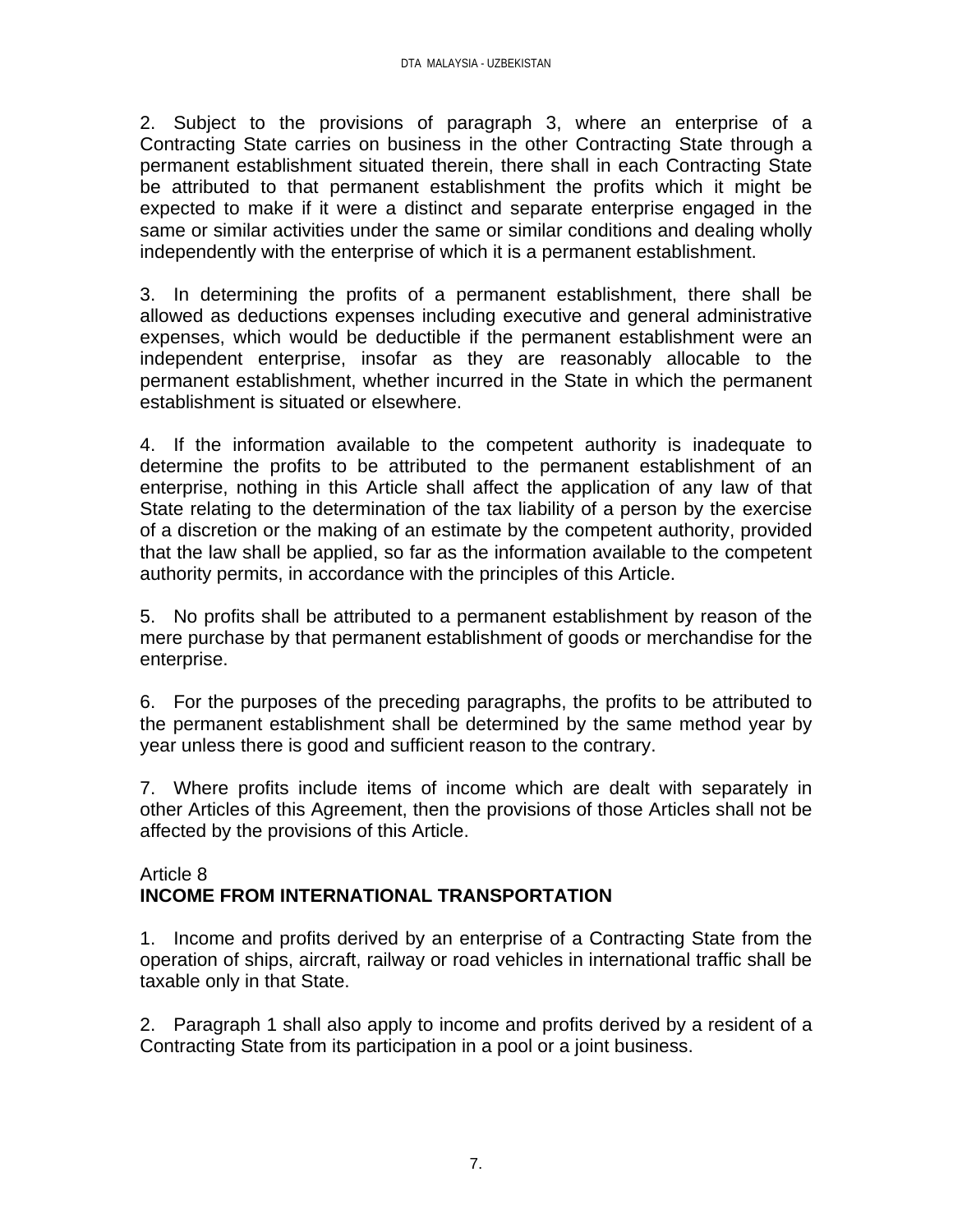#### Article 9 **ASSOCIATED ENTERPRISES**

#### Where--

(a) an enterprise of a Contracting State participates directly or indirectly in the management, control or capital of an enterprise of the other Contracting State; or

(b) the same persons participate directly or indirectly in the management, control or capital of an enterprise of a Contracting State and an enterprise of the other Contracting State, and in either case conditions are made or imposed between the two enterprises in their commercial or financial relations which differ from those which would be made between independent enterprises, then any profits which would, but for those conditions, have accrued to one of the enterprises, but, by reason of those conditions, have not so accrued, may be included in the profits of that enterprise and taxed accordingly.

#### Article 10 **DIVIDENDS**

1. Dividends paid by a company which is a resident of a Contracting State to a resident of the other Contracting State may be taxed in that other State.

2. However, such dividends may also be taxed in the Contracting State of which the company paying the dividends is a resident and according to the laws of that State, but if the recipient is the beneficial owner of the dividends the tax so charged shall not exceed 10 per cent of the gross amount of the dividends.

This paragraph shall not affect the taxation of the company in respect of the profits out of which the dividends are paid.

3. The term "dividends" as used in this Article means income from shares or other rights, not being debt-claims, participating in profits, as well as income from other corporate rights which is subjected to the same taxation treatment as income from shares by the laws of the State of which the company making the distribution is a resident.

4. The provisions of paragraphs 1 and 2 shall not apply if the beneficial owner of the dividends, being a resident of a Contracting State, carries on business in the other Contracting State, of which the company paying the dividends is a resident, through a permanent establishment situated therein, and the holding in respect of which the dividends are paid is effectively connected with such permanent establishment. In such a case, the provisions of Article 7 shall apply.

5. Where a company which is a resident of a Contracting State derives income or profits from the other Contracting State, that other State may not impose any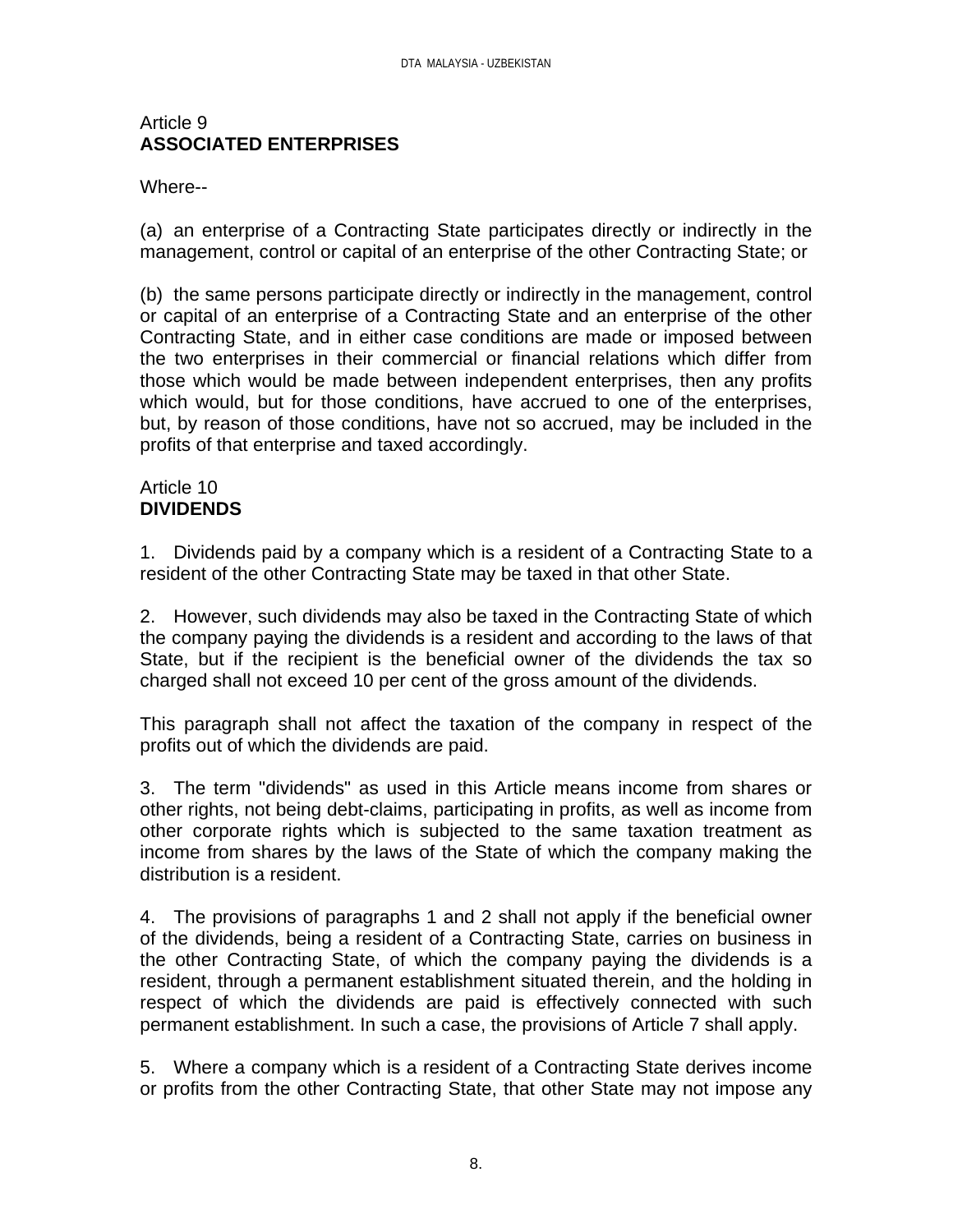tax on the dividends paid by the company to persons who are not residents of that other State, or subject the company's undistributed profits to a tax on undistributed profits, even if the dividends paid or the undistributed profits consist wholly or partly of income or profits arising in such other State.

#### Article 11 **INTEREST**

1. Interest arising in a Contracting State and paid to a resident of the other Contracting State may be taxed in that other State.

2. However, such interest may also be taxed in the Contracting State in which it arises, and according to the laws of that State, but if the recipient is the beneficial owner of the interest, the tax so charged shall not exceed 10 per cent of the gross amount of the interest.

3. Notwithstanding the provisions of paragraph 2, the Government of a Contracting State shall be exempt from tax in the other Contracting State in respect of interest derived by the Government from that other State.

- 4. For the purposes of paragraph 3, the term "Government":
	- (a) in the case of Malaysia means the Government of Malaysia and shall include:
		- (i) the governments of the States;
		- (ii) the local authorities;
		- (iii) the statutory bodies;
		- (iv) the Export-Import Bank of Malaysia Berhad (EXIM Bank); and
		- (v) the Bank Negara Malaysia;
	- (b) in the case of Uzbekistan means the Government of the Republic of Uzbekistan and shall include:
		- (i) the local authorities;
		- (ii) the statutory bodies;
		- (iii) the National Bank of the Republic of Uzbekistan for Foreign Economic Activities; and
		- (iv) the Central Bank of the Republic of Uzbekistan.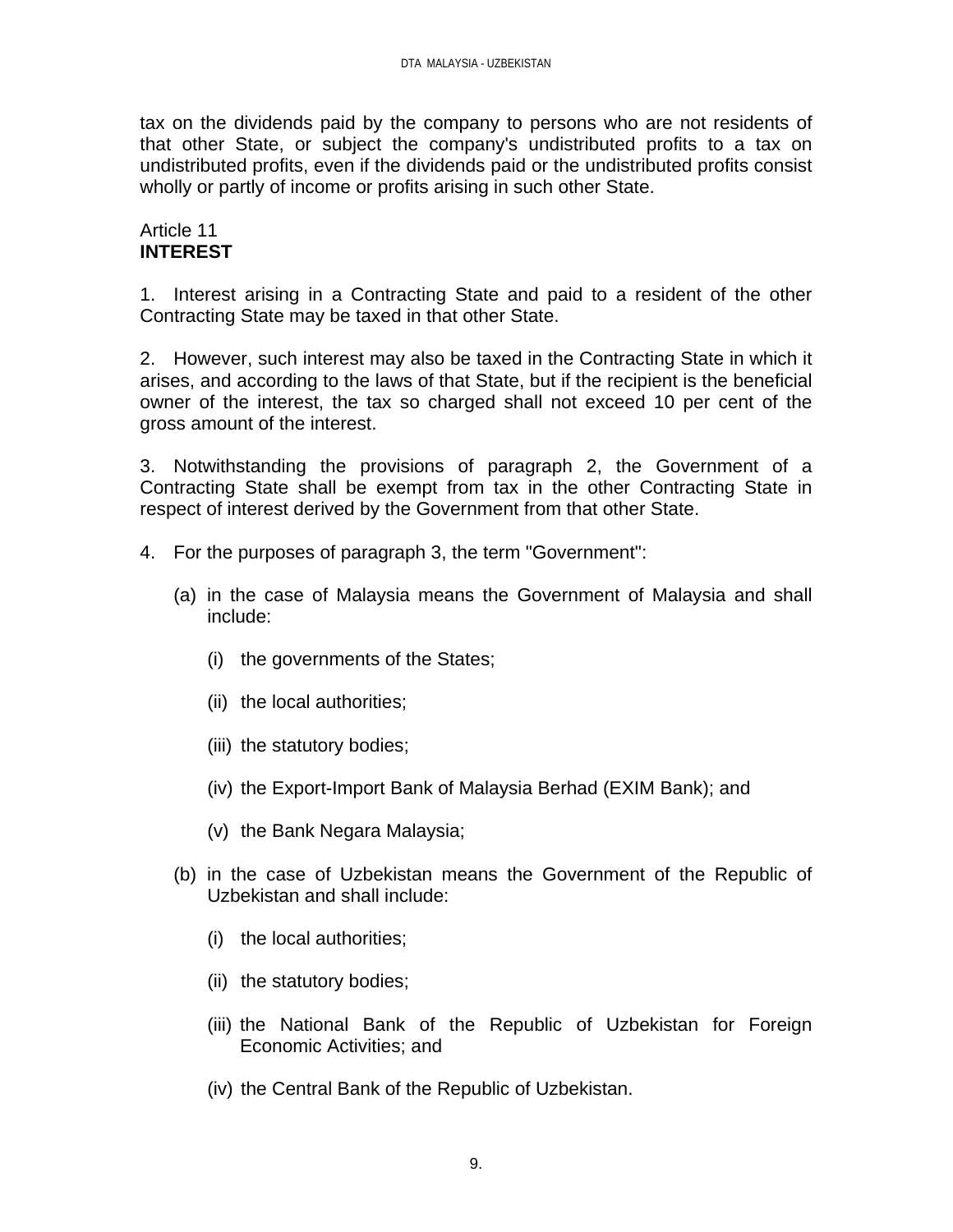5. The term "interest" as used in this Article means income from debt claims of every kind, whether or not secured by mortgage, and in particular, income from government securities and income from bonds or debentures.

6. The provisions of paragraphs 1 and 2 shall not apply if the beneficial owner of the interest, being a resident of a Contracting State, carries on business in the other Contracting State in which the interest arises, through a permanent establishment situated therein, and the debt-claim in respect of which the interest is paid is effectively connected with such permanent establishment. In such case the provisions of Article 7 shall apply.

7. Interest shall be deemed to arise in a Contracting State when the payer is that State itself, an administrative subdivision, a local authority or a statutory body thereof or a resident of that State. Where, however, the person paying the interest, whether he is a resident of a Contracting State or not, has in a Contracting State a permanent establishment in connection with which the indebtedness on which the interest is paid was incurred and such interest is borne by such permanent establishment then such interest shall be deemed to arise in the State in which the permanent establishment is situated.

8. Where, by reason of a special relationship between the payer and the beneficial owner or between both of them and some other person, the amount of the interest paid, having regard to the debt-claim for which it is paid, exceeds the amount which would have been agreed upon by the payer and the beneficial owner in the absence of such relationship, the provisions of this Article shall apply only to the last-mentioned amount. In such case, the excess part of the payments shall remain taxable according to the laws of each Contracting State, due regard being had to the other provisions of this Agreement.

# Article 12 **ROYALTIES**

1. Royalties arising in a Contracting State and paid to a resident of the other Contracting State may be taxed in that other State.

2. However, such royalties may also be taxed in the Contracting State in which they arise, and according to the laws of that State, but if the recipient is the beneficial owner of the royalties, the tax so charged shall not exceed 10 per cent of the gross amount of the royalties.

3. The term "royalties" as used in this Article means payments of any kind received as a consideration for:

(a) the use of, or the right to use, any patent, trade mark, design or model, plan, secret formula or process, or any copyright of scientific work or for the use of, or the right to use, industrial, commercial or scientific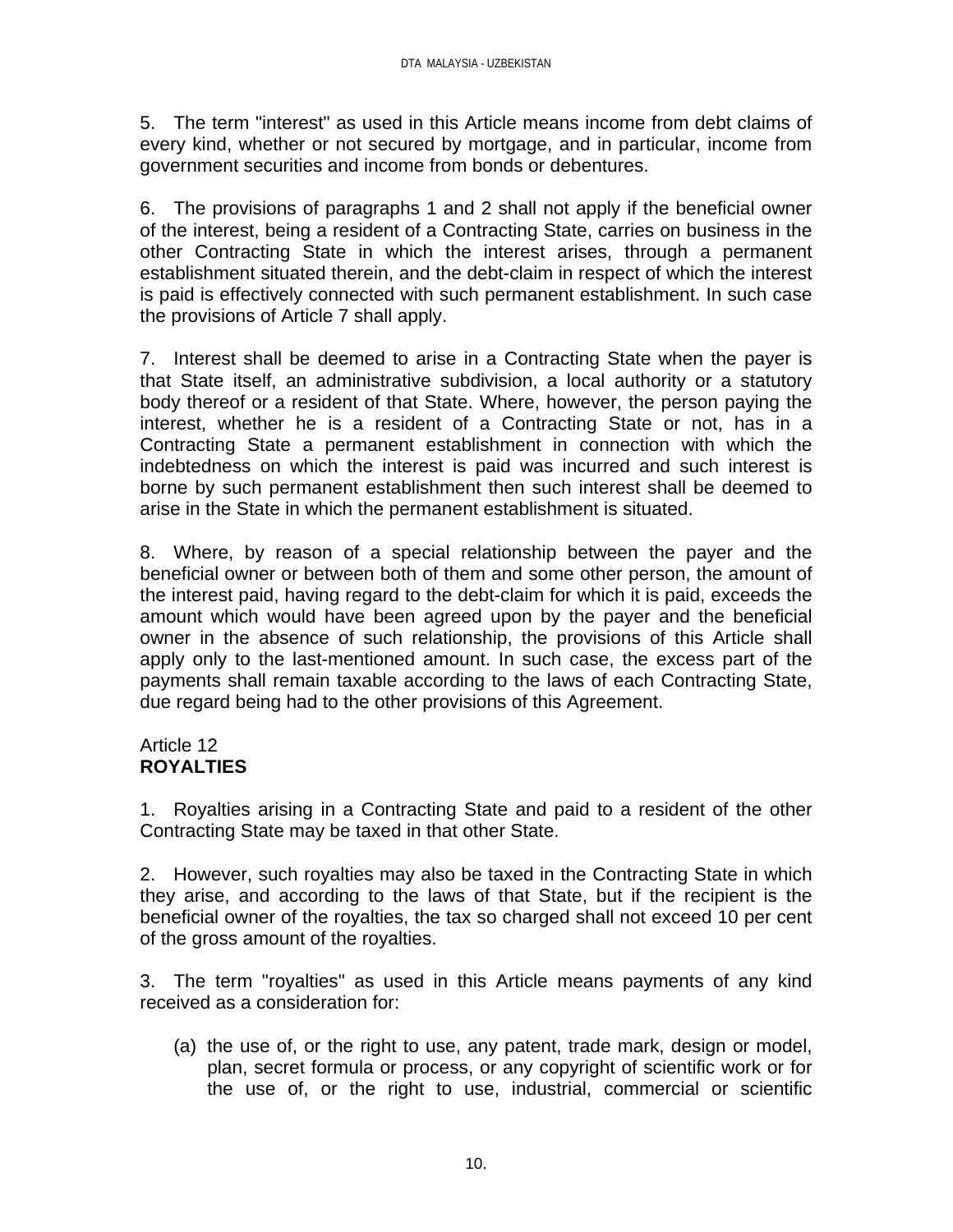equipment, or for the information concerning industrial, commercial or scientific experience;

(b) the use of, or the right to use, cinematograph films, films or tapes for radio or television broadcasting, any copyright of literary or artistic work.

4. The provisions of paragraphs 1 and 2 shall not apply if the beneficial owner of the royalties, being a resident of a Contracting State, carries on business in the other Contracting State in which the royalties arise, through a permanent establishment situated therein, and the right or property in respect of which the royalties are paid is effectively connected with such permanent establishment. In such case, the provisions of Article 7 shall apply.

5. Royalties shall be deemed to arise in a Contracting State when the payer is that State itself, an administrative subdivision, a local authority or statutory body thereof, or a resident of that State. Where, however, the person paying such royalties, whether he is a resident of a Contracting State or not, has in a Contracting State a permanent establishment in connection with which the liability to pay the royalties was incurred, and such royalties are borne by such permanent establishment then such royalties shall be deemed to arise in the State in which the permanent establishment is situated.

6. Where, by reason of a special relationship between the payer and the beneficial owner or between both of them and some other person, the amount of the royalties paid, having regard to the use, right or information for which they are paid, exceeds the amount which would have been agreed upon by the payer and the beneficial owner in the absence of such relationship, the provisions of this Article shall apply only to the last-mentioned amount. In such a case, the excess part of the payments shall remain taxable according to the laws of each Contracting State, due regard being had to the other provisions of this Agreement.

## Article 13 **GAINS FROM THE ALIENATION OF PROPERTY**

1. Gains from the alienation of immovable property, as defined in paragraph 2 of Article 6, may be taxed in the Contracting State in which such property is situated.

2. Gains from the alienation of movable property forming part of the business property of a permanent establishment which an enterprise of a Contracting State has in the other Contracting State or of movable property available to a resident of a Contracting State in the other Contracting State for the purpose of performing professional services, including such gains from the alienation of such a permanent establishment (alone or together with the whole enterprise) may be taxed in that other State.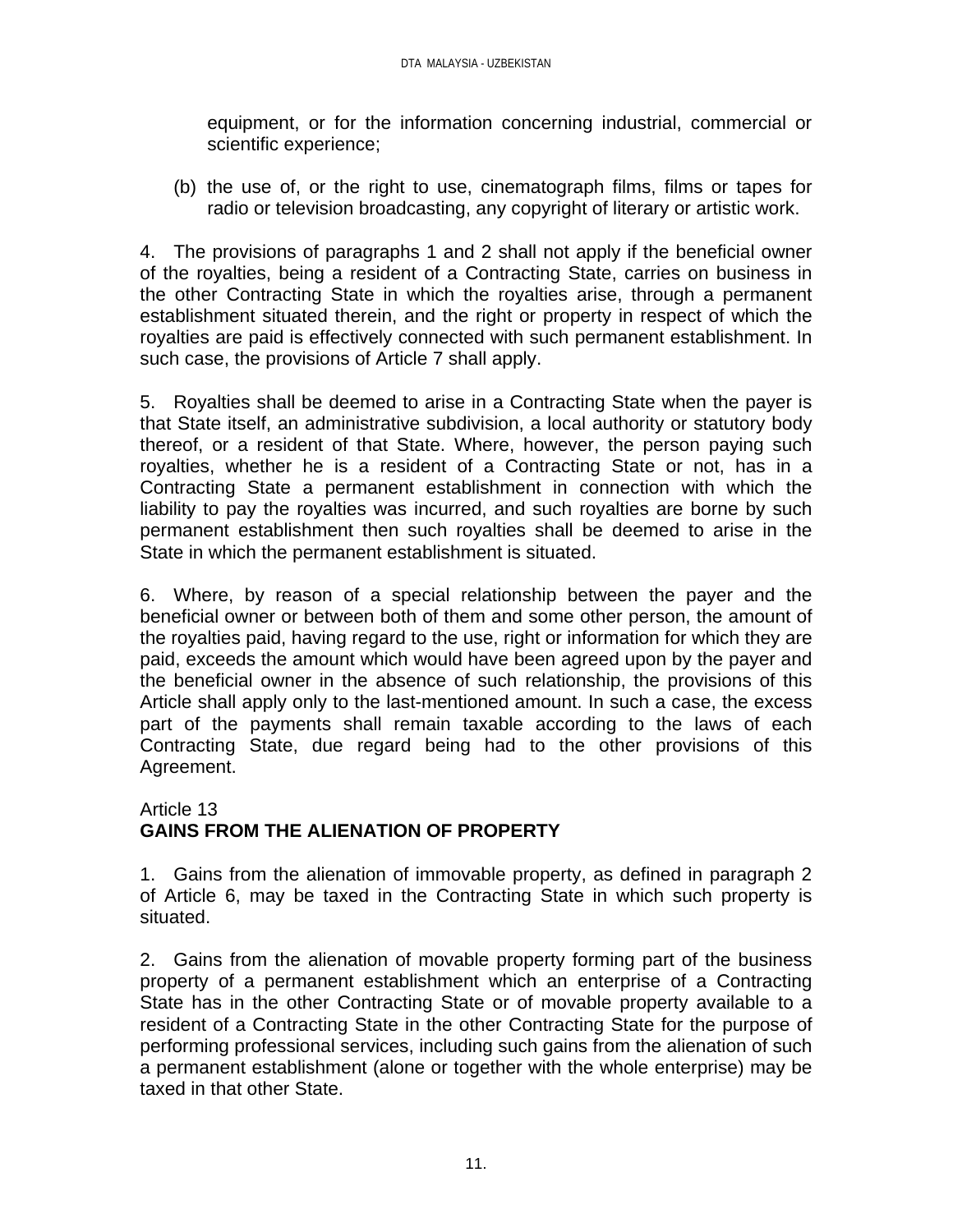3. Gains from the alienation of ships or aircraft operated by an enterprise of a Contracting State in international traffic and movable property pertaining to the operation of such ships or aircraft shall be taxable only in the State of which the enterprise is a resident.

4. Gains from the alienation of any property or assets, other than those mentioned in paragraphs 1, 2 and 3 of this Article, shall be taxable only in the Contracting State of which the alienator is a resident.

#### Article 14 **PERSONAL SERVICES**

1. Subject to the provisions of Articles 15, 16, 17, 18, 19 and 20, remuneration (other than a pension) derived by an individual who is a resident of one of the other Contracting States in respect of personal (including professional) services shall be taxable only in that Contracting State unless the services are performed in the other Contracting State. If the services are so performed, such remuneration as is derived in respect thereof may be taxed in that other State.

2. Notwithstanding the provisions of paragraph 1, remuneration (other than a pension) derived by an individual who is a resident of one of the Contracting States in respect of personal (including professional) services performed in the other contracting State shall be taxable only in the first-mentioned State if:

- (a) the recipient is present in that other State for a period or periods not exceeding in the aggregate 183 days in any twelve month period commencing or ending in the calendar year concerned; and
- (b) the remuneration is paid by, or on behalf of a person who is not a resident of that State; and
- (c) the remuneration is not borne by a permanent establishment which the person paying the remuneration has in the other State.

3. Notwithstanding the preceding provisions of this Article, remuneration derived in respect of an employment exercised aboard a ship or aircraft, railways or road vehicles operated in international traffic by an enterprise of a Contracting State may be taxed in that State.

4. The term "professional services" includes especially independent scientific, literary, artistic, educational or teaching activities as well as the independent activities of physicians, lawyers, engineers, architects, dentists and accountants.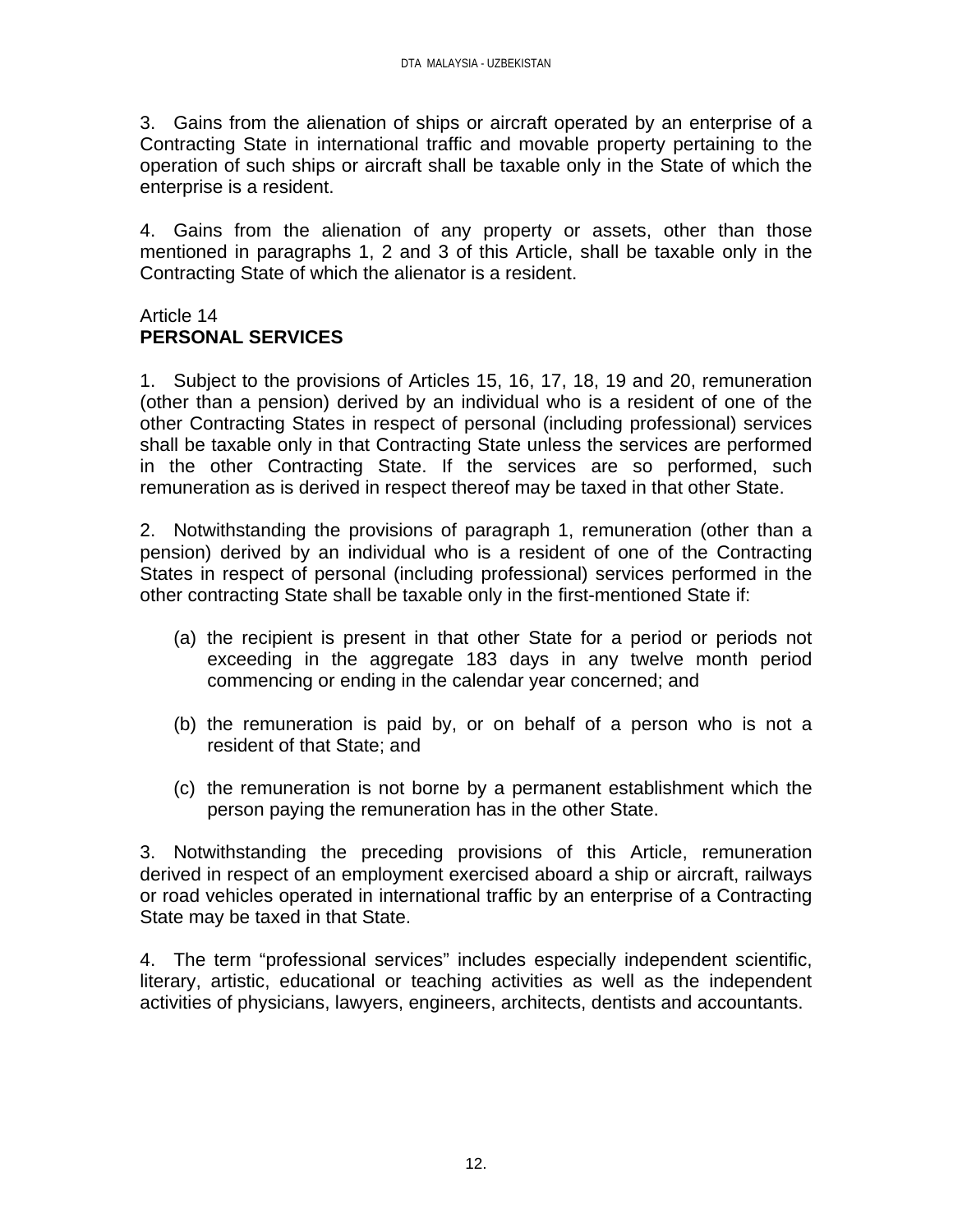#### Article 15 **DIRECTORS' FEES**

Directors' fees and similar payments derived by a resident of a Contracting State in his capacity as a member of the board of directors or similar organ of a company which is a resident of the other Contracting State may be taxed in that other State.

# Article 16 **ARTISTES AND SPORTSMEN**

1. Notwithstanding the provisions of Article 14 income derived by a resident of a Contracting State as an entertainer, such as a theatre, motion picture, radio or television artiste, or a musician, or as a sportsman, from his personal activities as such exercised in the other Contracting State may be taxed in that other State.

2. Where income in respect of personal activities exercised by an entertainer or a sportsman in his capacity as such accrues not to the entertainer or sportsman himself but to another person, that income may, notwithstanding the provisions of Articles 7 and 14, be taxed in the Contracting State in which the activities of the entertainer or sportsman are exercised.

3. The provisions of paragraphs 1 and 2 shall not apply to remuneration or profits derived from activities exercised in a Contracting State if the visit to that State is directly or indirectly supported wholly or substantially from the public funds of the other Contracting State, an administrative subdivision, a local authority or a statutory body thereof.

#### Article 17 **PENSIONS**

Subject to the provisions of paragraph 2 of Article 18, any pension and other similar remuneration paid to a resident of a Contracting State in consideration of past employment shall be taxable only in that State.

#### Article 18 **GOVERNMENT SERVICE**

1. (a) Remuneration, other than a pension, paid by a Contracting State or an administrative subdivision or a local authority or a statutory body thereof to any individual in respect of services rendered to that State or an administrative subdivision or local authority or statutory body thereof shall be taxable only in that State.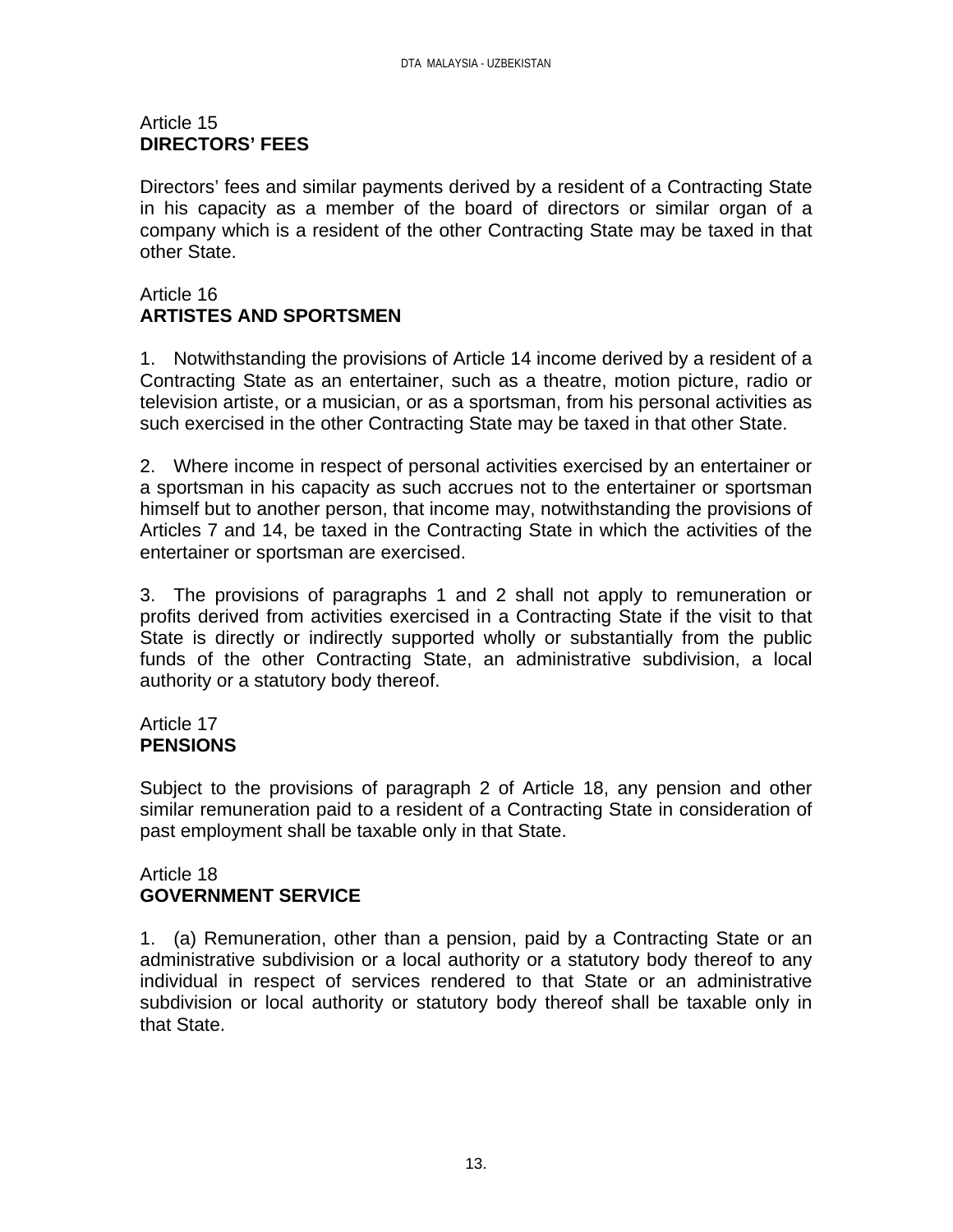(b) However, such remuneration shall be taxable only in the other Contracting State if the services are rendered in that other State and the recipient is a resident of that other State who:

- (i) is a national of that other State; or
- (ii) did not become a resident of that other State solely for the purpose of performing the services.

2. Any pension paid by, or out of funds created by, a Contracting State or an administrative subdivision or a local authority or a statutory body thereof to any individual in respect of services rendered to that State or an administrative subdivision or local authority or statutory body thereof shall be taxable only in that State.

3. The provisions of Articles 14, 15 and 17 shall apply to remuneration or pensions in respect of services rendered in connection with any business carried on by a Contracting State or an administrative subdivision or a local authority or a statutory body thereof.

# Article 19 **STUDENTS AND TRAINEES**

An individual who is a resident of a Contracting State immediately before making a visit to the other Contracting State and is temporarily present in the other State solely:

- (a) as a student at a recognised university, college, school or other similar recognised educational institution in that other State;
- (b) as a business or technical apprentice; or
- (c) as a recipient of a grant, allowance or award for the primary purpose of study, research or training from the Government of either State or from a scientific, educational, religious or charitable organisation or under a technical assistance programme entered into by the Government of either State, shall be exempt from tax in that other State on:
	- (i) all remittances from abroad for the purposes of his maintenance, education, study, research or training;
	- (ii) the amount of such grant, allowance or award; and
	- (iii) any remuneration not exceeding 3000 US dollars per annum in respect of services in that other State provided the services are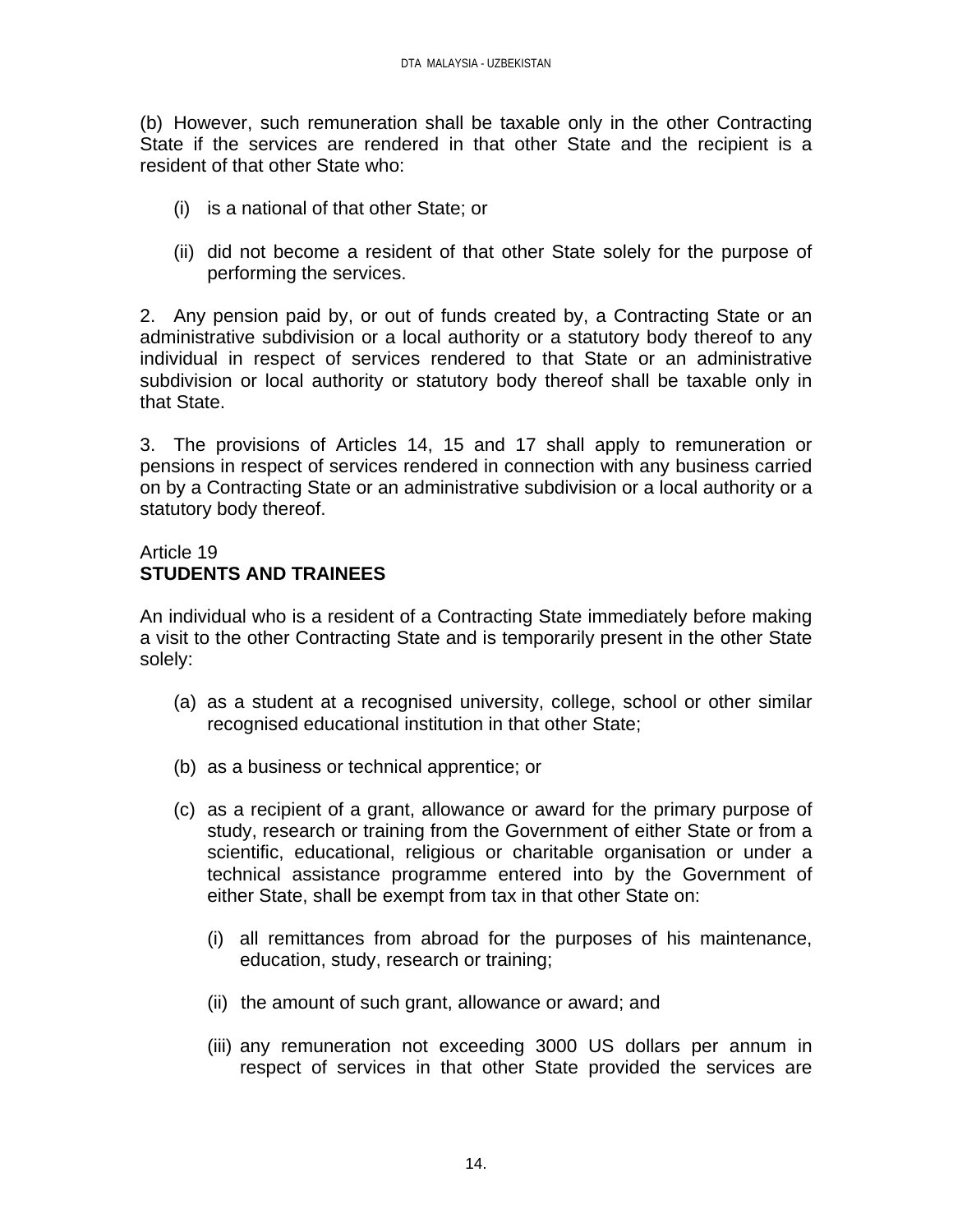performed in connection with his study, research or training or are necessary for the purposes of his maintenance.

#### Article 20 **TEACHERS AND RESEARCHERS**

1. An individual who is or was a resident of a Contracting State immediately before making a visit to the other Contracting State, and who, at the invitation of any public university, college, institution primarily for research purposes or other similar public institutions, visits that other State for a period not exceeding two years solely for the purpose of teaching or research or both at such public institution shall be exempt from tax in that other State on any remuneration for such teaching or research which is subject to tax in the first-mentioned Contracting State.

2. This Article shall not apply to income from research if such research is undertaken primarily for the private benefit of a specific person or persons.

# Article 21 **OTHER INCOME**

Items of income of a resident of a Contracting State which are not expressly mentioned in the foregoing Articles of this Agreement shall be taxable only in that Contracting State except that if such income is derived from sources in the other Contracting State, it may also be taxed in that other State.

# Article 22 **ELIMINATION OF DOUBLE TAXATION**

1. Subject to the laws of Malaysia regarding the allowance as a credit against Malaysian tax of tax payable in any country other than Malaysia, the Uzbekistan tax payable under the laws of Uzbekistan and in accordance with this Agreement by a resident of Malaysia in respect of income derived from Uzbekistan shall be allowed as a credit against Malaysian tax payable in respect of that income. Where such income is a dividend paid by a company which is a resident of Uzbekistan to a company which is a resident of Malaysia and which owns not less than 10 per cent of the voting shares of the company paying the dividend, the credit shall take into account Uzbekistan tax payable by that company in respect of its income out of which the dividend is paid. The credit shall not, however, exceed that part of the Malaysian tax, as computed before the credit is given, which is appropriate to such item of income.

2. For the purposes of paragraph 1, the term "Uzbekistan tax payable" shall be deemed to include the amount of tax payable in Uzbekistan had it not been exempted or reduced in accordance with the provisions of this Agreement and under special incentives provided by the Uzbekistan laws which were in force on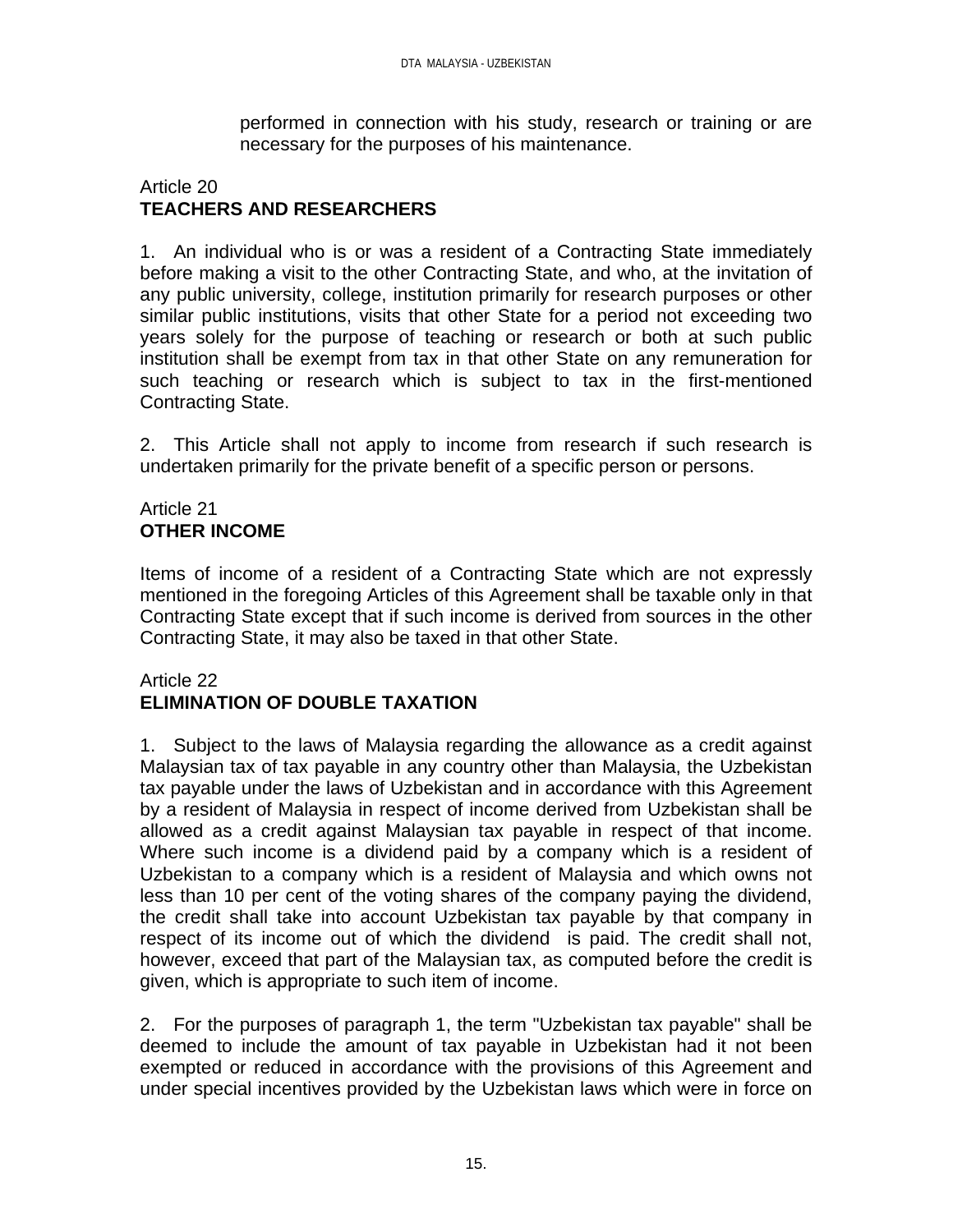the date of signature of this Agreement or any other provisions which may subsequently be introduced in Uzbekistan in modification of, or in addition to, those laws so far as they are agreed by the competent authorities of the Contracting States to be of a substantially similar character.

3. Subject to the laws of Uzbekistan regarding the allowance as a credit against Uzbekistan tax of tax payable in any country other than Uzbekistan, Malaysian tax payable under the laws of Malaysia and in accordance with this Agreement by a resident of Uzbekistan in respect of income derived from Malaysia shall be allowed as a credit against Uzbekistan tax payable in respect of that income. Where such income is a dividend paid by a company which is a resident of Malaysia to a company which is a resident of Uzbekistan and which owns not less than 10 per cent of the voting shares of the company paying the dividend, the credit shall take into account Malaysian tax payable by that company in respect of its income out of which the dividend is paid. The credit shall not, however, exceed that part of the Uzbekistan tax, as computed before the credit is given, which is appropriate to such item of income.

4. For the purposes of paragraph 3, the term "Malaysian tax payable" shall be deemed to include Malaysian tax which would, under the laws of Malaysia and in accordance with this Agreement, have been payable on any income derived from sources in Malaysia had the income not been taxed at a reduced rate or exempted from Malaysian tax in accordance with the provisions of this Agreement and the special incentives under the Malaysian laws which were in force on the date signature of this Agreement or any other provisions which may subsequently be introduced in Malaysia in modification of, or in addition to, those laws so far as they are agreed by the competent authorities of the Contracting States to be of a substantially similar character.

# Article 23

# **NON-DISCRIMINATION**

1. The nationals of a Contracting State shall not be subjected in the other Contracting State to any taxation or any requirement connected therewith which is other or more burdensome than the taxation and connected requirements to which nationals of that other State in the same circumstances are or may be subjected.

2. The taxation on a permanent establishment which an enterprise of a Contracting State has in the other Contracting State shall not be less favourably levied in that other State than the taxation levied on enterprises of that other State carrying on the same activities. This provision shall not be construed as obliging a Contracting State to grant to residents of the other Contracting State any personal allowances, reliefs and reductions for taxation purposes on account of civil status or family responsibilities which it grants to its own residents.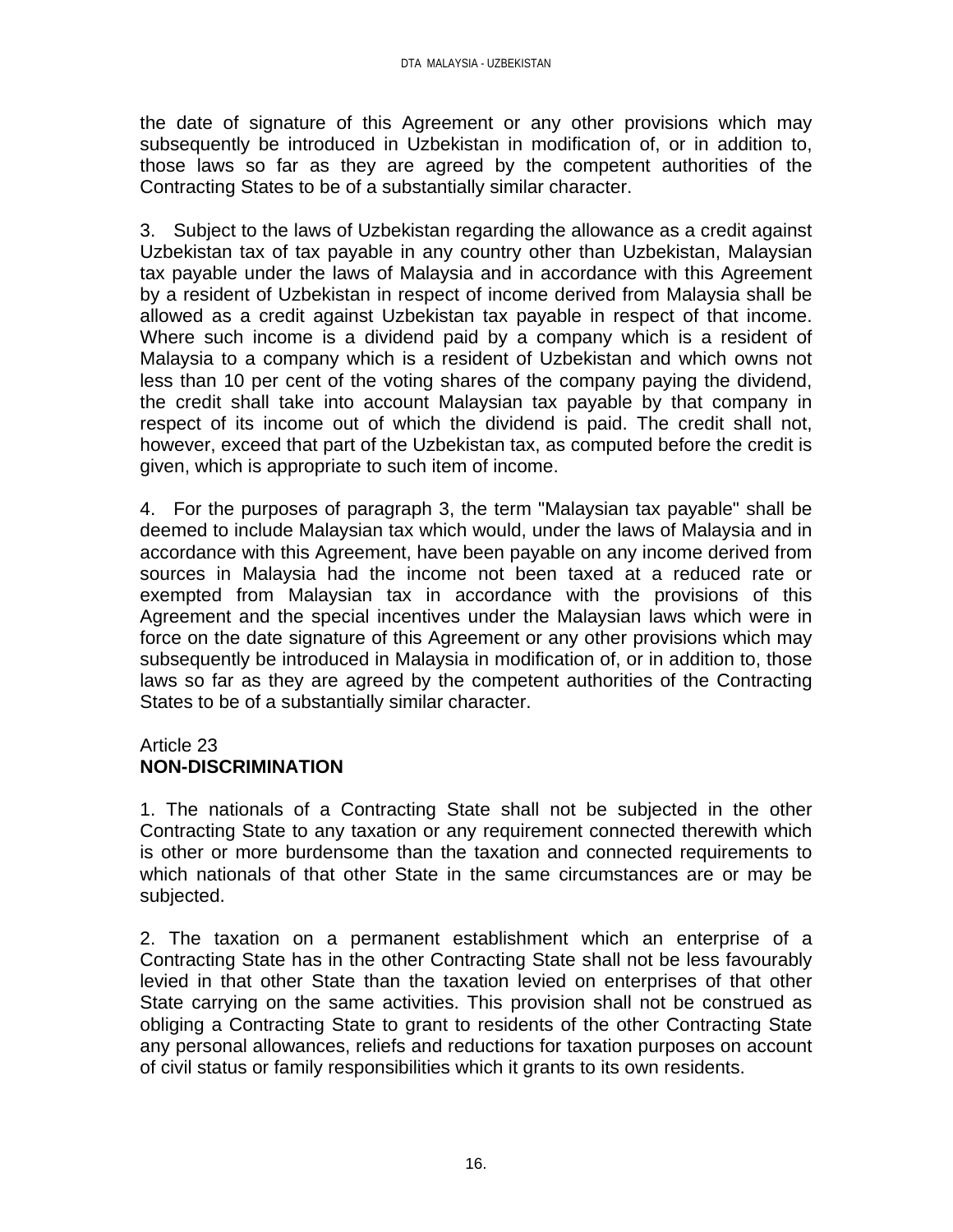3. Enterprises of a Contracting State, the capital of which is wholly or partly owned or controlled, directly or indirectly, by one or more residents of the other Contracting State, shall not be subjected in the first-mentioned State to any taxation or any requirement connected therewith which is other or more burdensome than the taxation and connected requirements to which other similar enterprises of that first-mentioned State are or may be subjected.

4. Nothing in this Article shall be construed so as to prevent either Contracting State from limiting to its nationals the enjoyment of tax incentives designed to promote economic development in that State.

## Article 24

# **MUTUAL AGREEMENT PROCEDURE**

1. Where a resident of a Contracting State considers that the actions of one or both of the Contracting States result or will result for him in taxation not in accordance with this Agreement, he may, notwithstanding the remedies provided by the taxation laws of those States, present his case to the competent authority of the State of which he is a resident or, if his case comes under paragraph 1 of Article 23, to that of the State of which he is a national. The case must be presented within three years from the first notification of the action resulting in taxation not in accordance with the provisions of this Agreement.

2. The competent authority shall endeavour, if the objection appears to it to be justified and if it is not itself able to arrive at an appropriate solution, to resolve the case by mutual agreement with the competent authority of the other Contracting State, with a view to the avoidance of taxation which is not in accordance with this Agreement.

3. The competent authorities of the Contracting States shall endeavour to resolve by mutual agreement any difficulties or doubts arising as to the interpretation or application of this Agreement. They may also consult together for the elimination of double taxation in cases not provided for in this Agreement.

4. The competent authorities of the Contracting States may communicate with each other directly for the purposes of reaching an agreement in the preceding paragraphs.

## Article 25 **EXCHANGE OF INFORMATION**

1. The competent authorities of the Contracting States shall exchange such information as is necessary for carrying out the provisions of this Agreement or for the prevention or detection of evasion or avoidance of taxes covered by this Agreement. Any information so exchanged shall be treated as secret and shall be disclosed only to persons or authorities (including a court or reviewing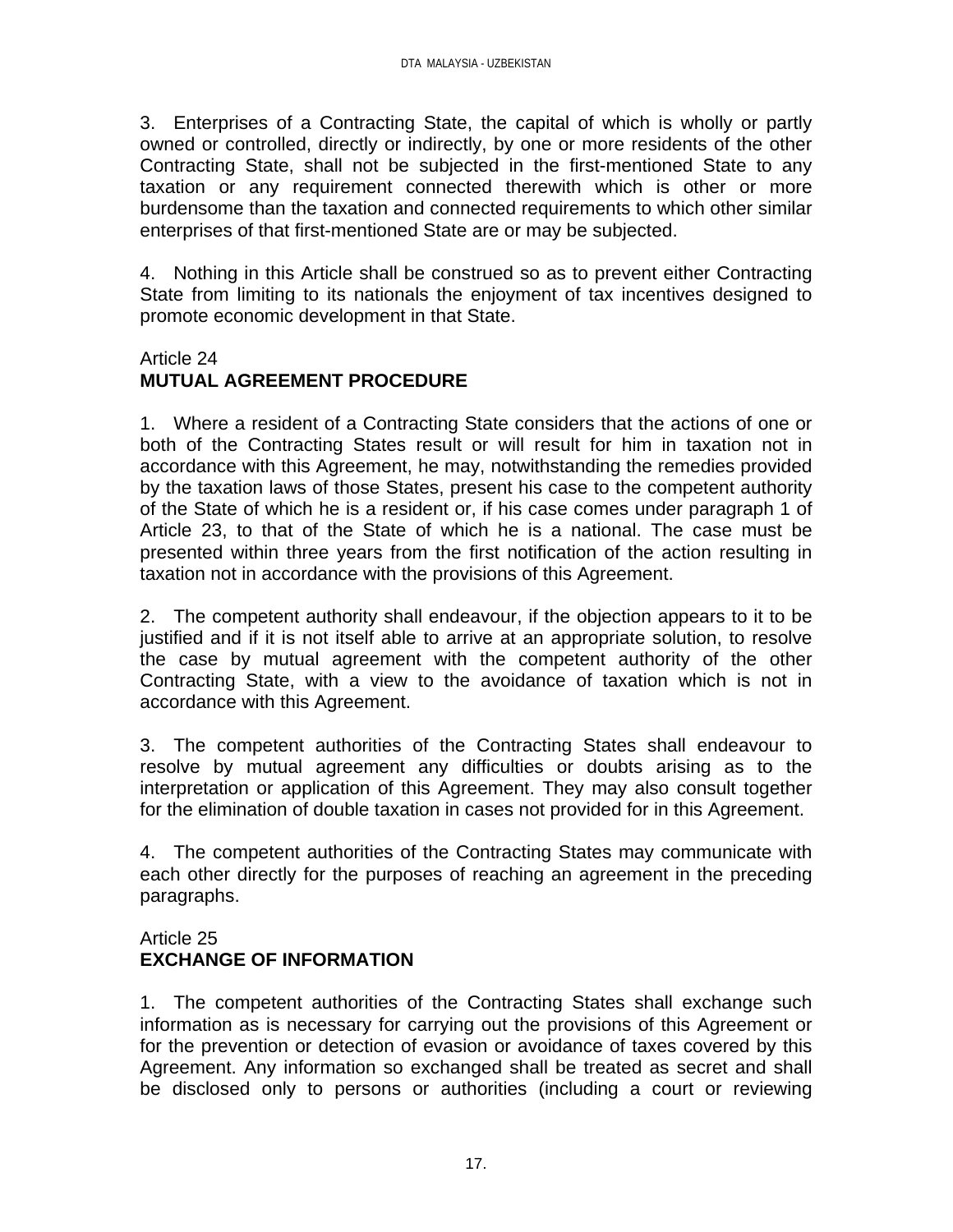authority) concerned with the assessment, collection, enforcement or prosecution in respect of, or the determination of appeals in relation to, the taxes which are the subject of this Agreement. Such persons or authorities shall use the information only for such purposes.

2. In no case shall the provisions of paragraph 1 be construed so as to impose on a Contracting State the obligation:

- (a) to carry out administrative measures at variance with the laws or the administrative practice of that or of the other Contracting State;
- (b) to supply information which are not obtainable under the laws or in the normal course of the administration of that or of the other Contracting State;
- (c) to supply information which would disclose any trade, business, industrial, commercial of professional secret or trade process, or information, the disclosure of which would be contrary to public policy.

# Article 26 **DIPLOMATIC AGENTS AND CONSULAR OFFICERS**

Nothing in this Agreement shall affect the fiscal privileges of diplomatic agents or consular officers under the general rules of international law or under the provisions of special agreements.

# Article 27 **ENTRY INTO FORCE**

Each of the Contracting States shall notify to the other through diplomatic channels the completion of the procedures required by its law for the bringing into force of this Agreement. This Agreement shall enter into force on the date of the latter of these notifications and shall thereupon have effect:

- (a) in respect of taxes withheld at source, to income derived on or after the first day of January in the calendar year following the year in which this Agreement enters into force;
- (b) in respect of other taxes on income, to taxes chargeable for any year of assessment beginning on or after the first day of January of the second calendar year following the year in which this Agreement enters into force and subsequent years of assessment.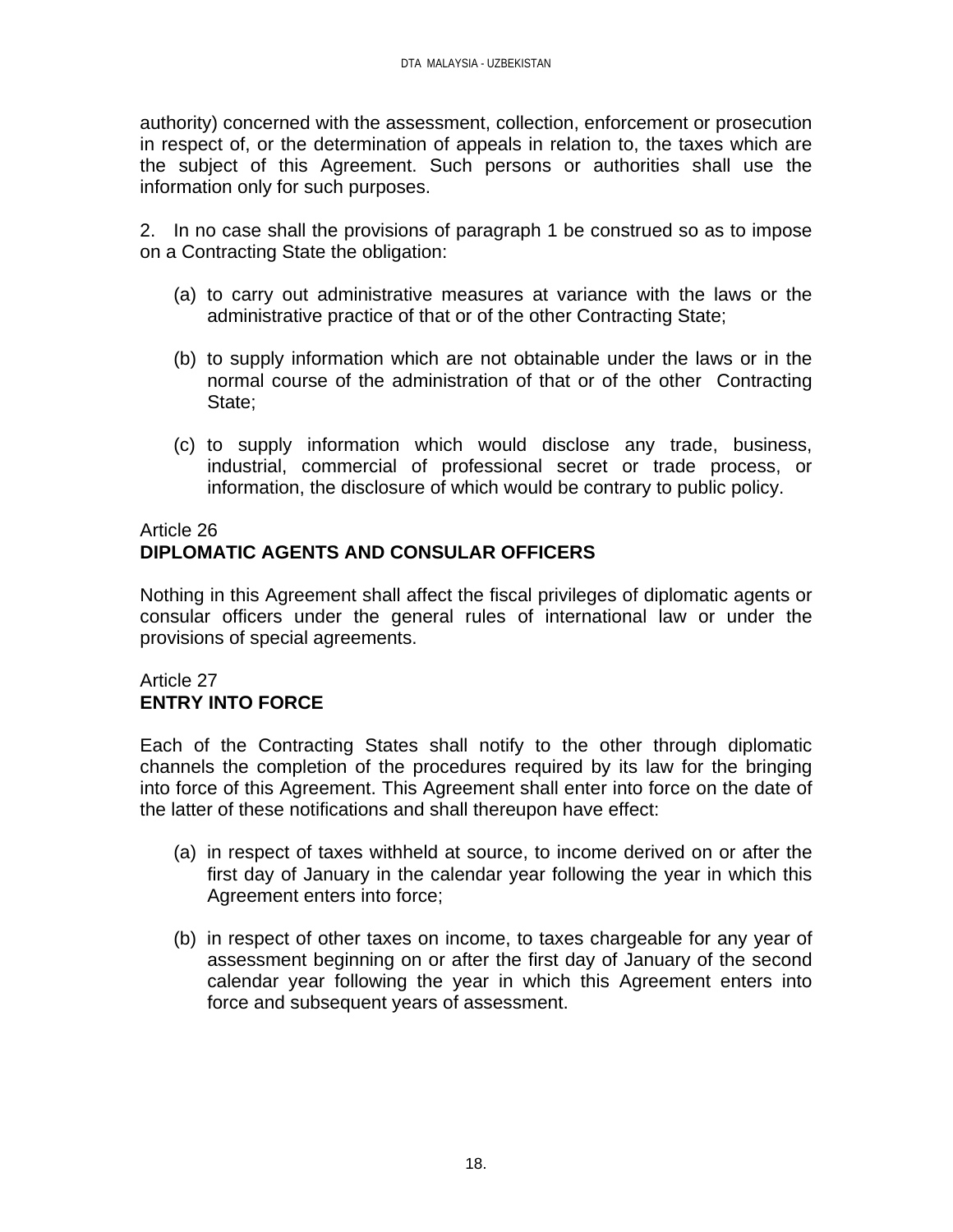#### Article 28 **TERMINATION**

This Agreement shall remain in effect indefinitely, but either Contracting State may terminate the Agreement, through diplomatic channels, by giving to the other Contracting State written notice of termination on or before June 30th in any calendar year after the period of five years from the date on which this Agreement enters into force. In such an event the Agreement shall cease to have effect:

- (a) in respect of taxes withheld at source, to income derived on or after the first day of January in the calendar year following the year in which the notice is given;
- (b) in respect of other taxes on income, to taxes chargeable for any year of assessment beginning on or after the first day of January of the second calendar year following the year in which the notice is given.

In WITNESS whereof the undersigned, duly authorised thereto, by their respective Government, have signed this Agreement.

Done in duplicate at Kuala Lumpur this 6th day of October 1997, each in the Malay, the Uzbek and the English languages, all texts being equally authentic. In the event of divergence in the interpretation and the application of this Agreement, the English text shall prevail.